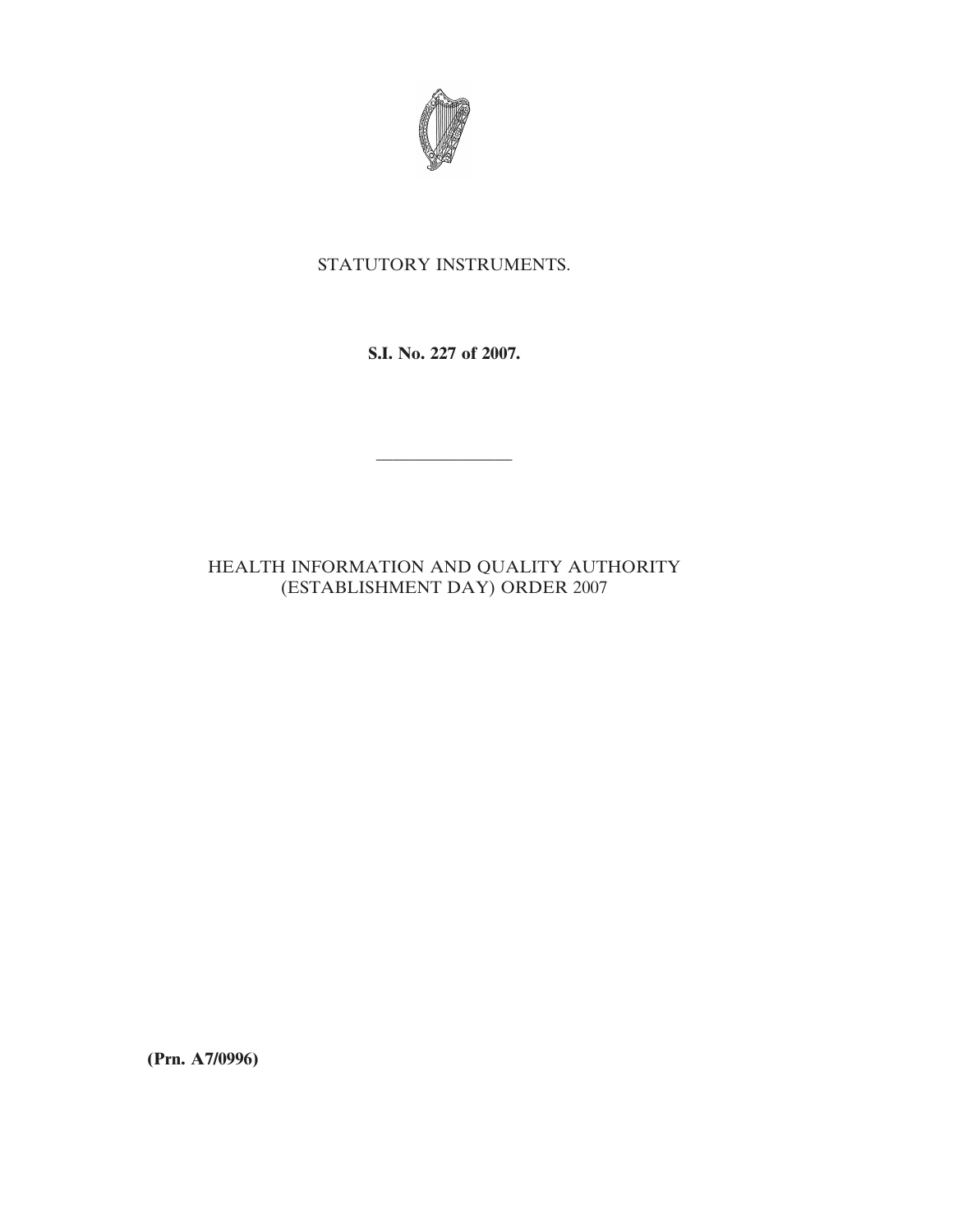#### HEALTH INFORMATION AND QUALITY AUTHORITY (ESTABLISHMENT DAY) ORDER 2007

I, Mary Harney, Minister for Health and Children, in exercise of the powers conferred on me by section 4 of the Health Act 2007 (No. 23 of 2007), hereby order as follows:

1. This Order may be cited as the Health Information and Quality Authority (Establishment Day) Order 2007.

2. The 15th day of May 2007 is appointed as the establishment day for the purposes of the Health Act 2007 (No. 23 of 2007).



MARY HARNEY, Minister for Health and Children.

*Notice of the making of this Statutory Instrument was published in "Iris Oifigiu´il" of* 15*th June*, 2007.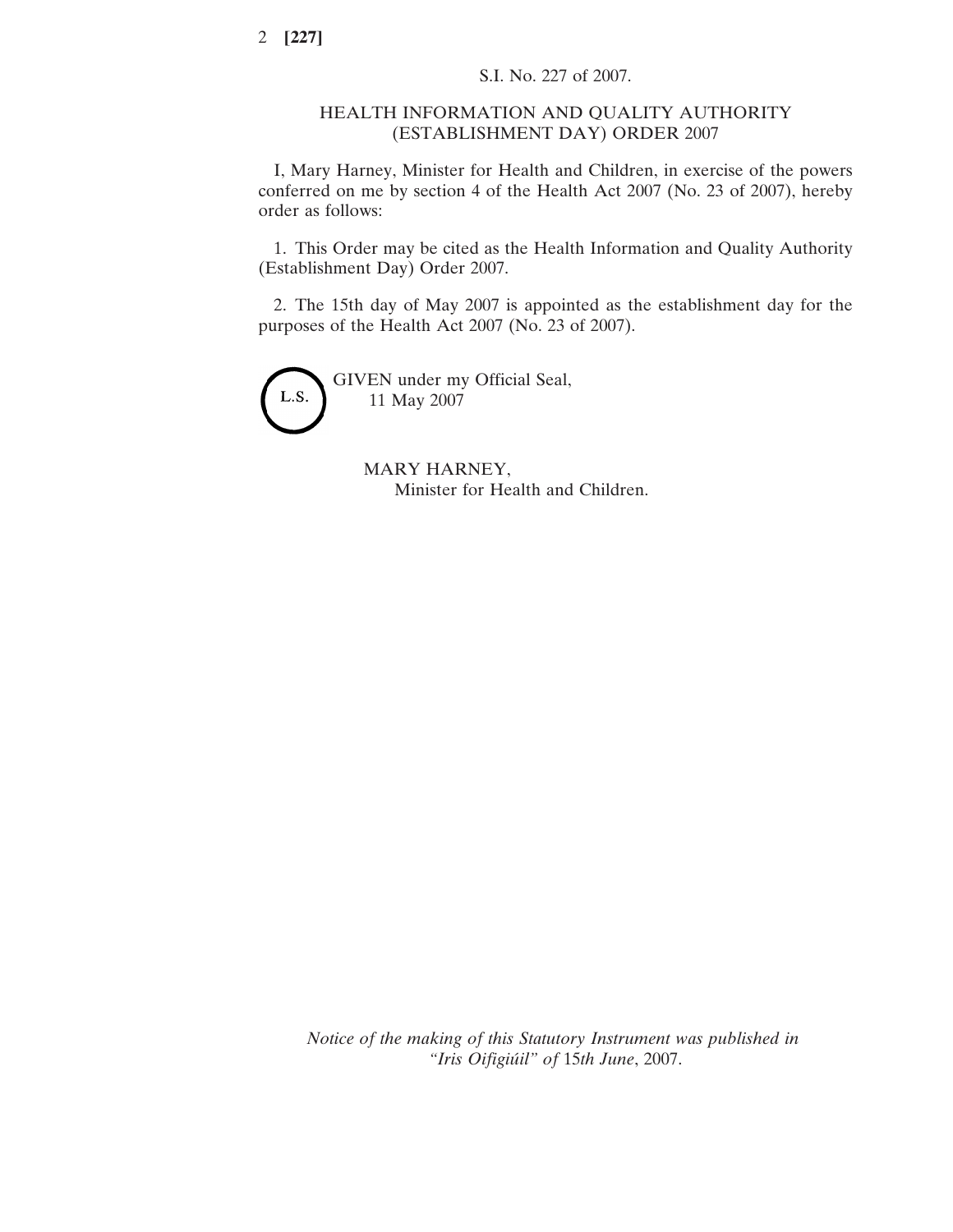**[227]** 3

#### EXPLANATORY NOTE

*(This note is not part of the Instrument and does not purport to be a legal interpretation.)*

This Order appoints the 15th day of May, 2007 as the establishment day for the purposes of the Health Act 2007 (No. 23 of 2007).